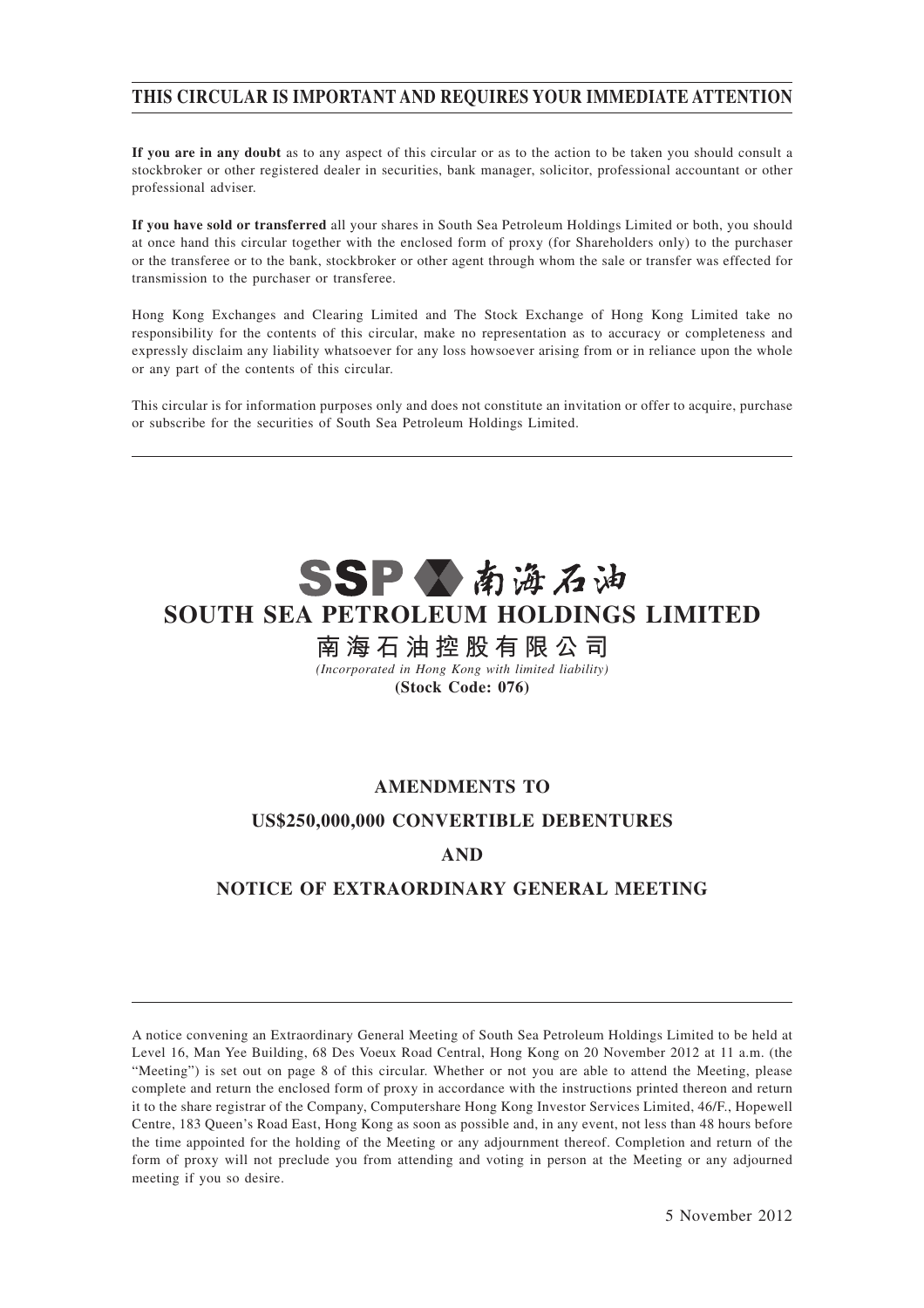## Page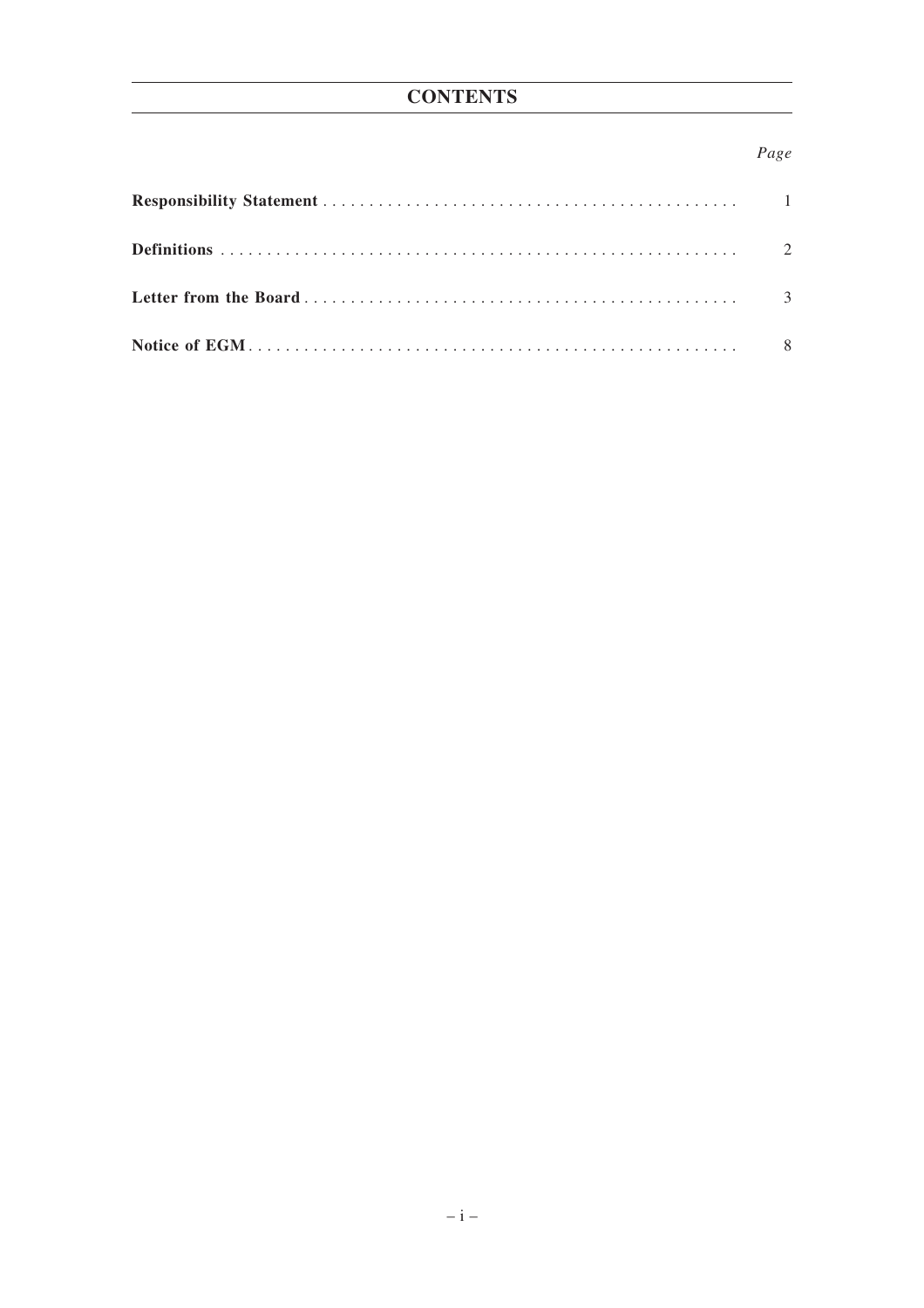## **RESPONSIBILITY STATEMENT**

This document, for which the directors of the issuer collectively and individually accept full responsibility, includes particulars given in compliance with the Rules Governing the Listing of Securities on the Stock Exchange of Hong Kong Limited for the purpose of giving information with regard to the issuer. The directors, having made all reasonable enquiries, confirm that to the best of their knowledge and belief the information contained in this document is accurate and complete in all material respects and not misleading or deceptive, and there are no other matters the omission of which would make any statement herein or this document misleading.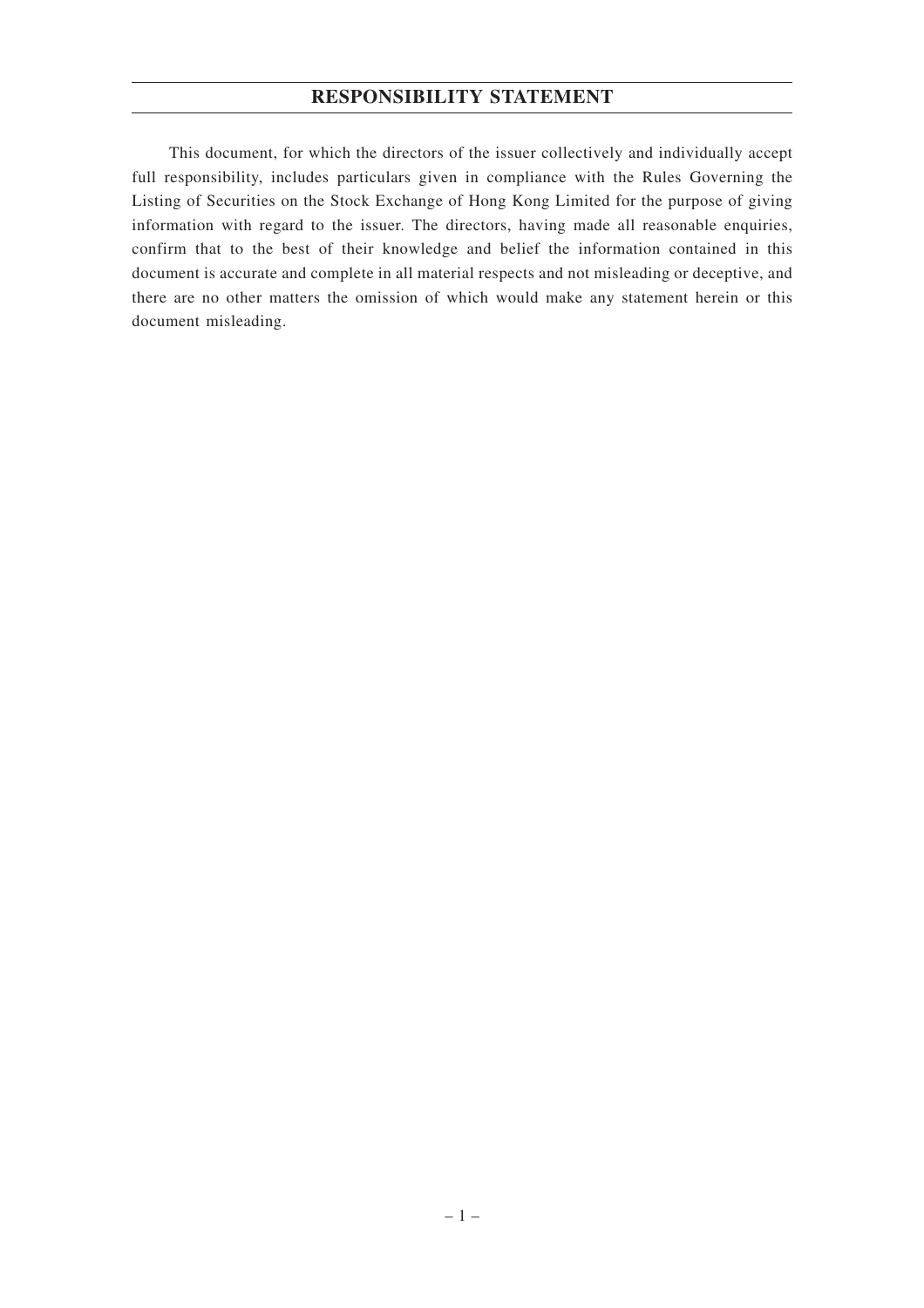## **DEFINITIONS**

*In this circular, unless the context otherwise requires, the following expressions shall have the following meanings:*

| "Amendment Agreement B"   | the amendment agreement entered into between the<br>Company and the Investor on 6 January 2012 to amend<br>certain terms in the subscription agreement of 4 April<br>2011 |
|---------------------------|---------------------------------------------------------------------------------------------------------------------------------------------------------------------------|
| "Amendment Agreement C"   | the amendment agreement entered into between the<br>Company and the Investor on 3 October 2012 to amend<br>certain terms in the Amendment Agreement B                     |
| "Board"                   | the board of directors of South Sea Petroleum Holdings<br>Limited                                                                                                         |
| "Company"                 | South Sea Petroleum Holdings Limited, a company<br>incorporated in Hong Kong with limited liability and the<br>securities of which are listed on the Stock Exchange       |
| "EGM"                     | an extraordinary general meeting to be held and convened<br>at 11 a.m., Level 16, Man Yee Building, 68 Des Voeux<br>Road Central, Hong Kong on 20 November 2012           |
| "Investor"                | RTM Financial Corp., a private company which<br>subscribed an aggregate of US\$250,000,000 3% interest<br>Debentures on 4 April 2011                                      |
| "Latest Practicable Date" | 31 October 2012                                                                                                                                                           |
| "Listing Rules"           | Rules Governing the Listing of Securities on the Stock<br>Exchange                                                                                                        |
| "Share $(s)$ "            | the ordinary shares of the Company, with par value<br>US\$0.001 each                                                                                                      |
| "Shareholder(s)"          | holder(s) of the existing shares of the Company                                                                                                                           |
| "Stock Exchange"          | the Stock Exchange of Hong Kong Limited                                                                                                                                   |
| "Supplementary Document"  | the supplementary document entered into between the<br>Company and the Investor on 24 October 2012                                                                        |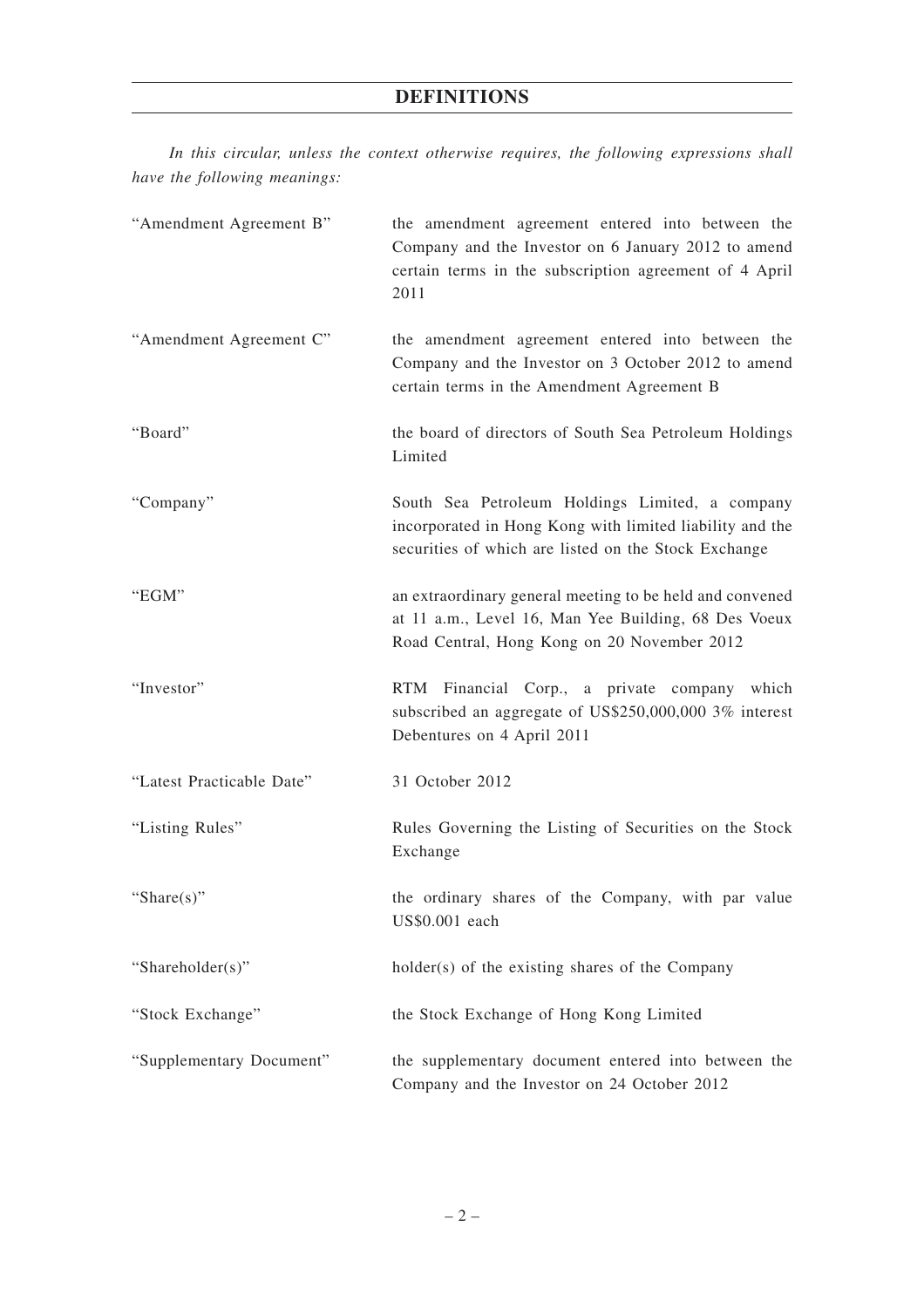# SSPV南海石油 **SOUTH SEA PETROLEUM HOLDINGS LIMITED**

**南 海 石 油 控 股 有 限 公 司**

*(Incorporated in Hong Kong with limited liability)* **(Stock Code: 076)**

*Executive Directors:* Mr. Guan Xinmin *(Chairman)* Ms. Lee Sin Pyung *(Managing Director)* Ms. Zhang Xue

*Independent Non-Executive Directors:* Mr. Lu Ren Jie Mr. Chai Woon Chew Mr. Ho Choi Chiu

*Registered Office:* Suite 504, 5/F. Chinachem Tower 34-37 Connaught Road Central Hong Kong

5 November 2012

*To the Shareholders*

Dear Sir or Madam,

Reference is made to the announcements dated 4 April 2011, 6 January 2012, 3 October 2012 and 24 October 2012, and the circular dated 18 April 2011 and 16 February 2012.

The purpose of this circular is to provide you with information in relation to the Amendment Agreement C and the Supplementary Document and to seek approval from the Shareholders to approve the terms therein. No Shareholders have a material interest in the Amendment Agreement C and the Supplementary Document, therefore no Shareholders will be required to abstain from voting at the EGM.

#### **BACKGROUND**

#### **Subscription Agreement dated 4 April 2011**

On 4 April 2011, the Company entered into a subscription agreement with the Investor for US\$250,000,000 3% interest 10-year debentures due 2021. Shareholders gave a special mandate on 11 May 2011 that a maximum number of 500,000,000 new Shares to be issued and allotted. The calculation was based on the then par value of US\$0.50 of the Company's Shares. As at the Latest Practicable Date, the Investor has invested approximately US\$17,611,538 and has converted approximately US\$17,557,038 debentures and there are approximately US\$232,442,962 outstanding debentures. 500,000,000 new Shares have been converted from US\$250,000,000 debentures, which is 14.96% as compared to 3,343,176,530 Shares, the current issued share capital of the Company as at the Latest Practicable Date.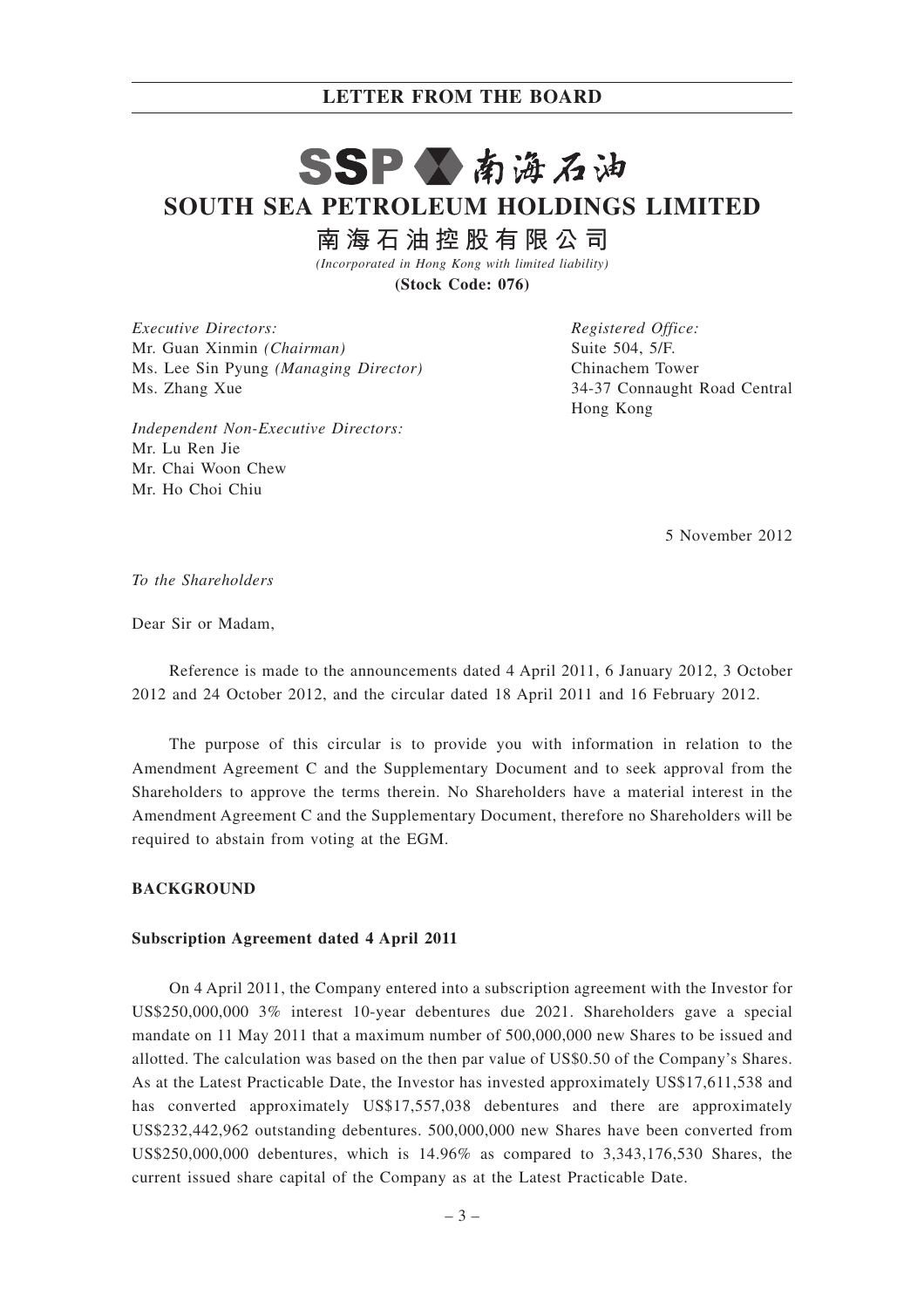#### **Amendment Agreement B dated 6 January 2012**

Two amendments were made in the Amendment Agreement B dated 6 January 2012: (1) the total number of conversion shares (for the whole US\$250,000,000 debentures) will not exceed 7,500,000,000 Shares; and (2) the flexible payment schedule was changed to specific payment day, i.e. the Investor will complete the payment for US\$250,000,000 debentures (by one or more installments) on or before 31 December 2014.

## **AMENDMENT AGREEMENT C (DATED 3 OCTOBER 2012) AND THE SUPPLEMENTARY DOCUMENT (DATED 24 OCTOBER 2012)**

Parties: – The Company

– The Investor

(together, the "Parties")

#### **Content of Amendments**

Changes in the Amendment Agreement C and the Supplementary Document are as follows:

- (1) the interest rate per annum be changed from  $3\%$  to  $5\%$ ;
- (2) the amount of net proceeds to be used in the development of graphite business will be changed from US\$115,000,000 to US\$200,000,000, the Company will act pursuant to the memorandum of understanding (disclosed in the announcement dated 30 July 2012) that, the Company will give favorable consideration to the graphite ore suppliers recommended by the Investor, as long as the price is lower than the market price and the quality meets production requirements;
- (3) the Investor will complete the entire subscription from the end of 2014 to 30 June 2014.

#### **Terms that remain unchanged**

Save for the above, the terms in the subscription agreement of 4 April 2011 (except for those terms that were amended in the Amendment Agreement B) and the Amendment Agreement B of 6 January 2012 shall remain unchanged, including (but not limited to):

## *Conversion Price*

The conversion price shall be 90% of the average closing price of the Shares of any five (5) consecutive trading days (as selected by the debenture holder) within sixty (60) trading days immediately prior to the conversion date, but in any case the conversion price shall not be lower than HK\$0.10 per Share.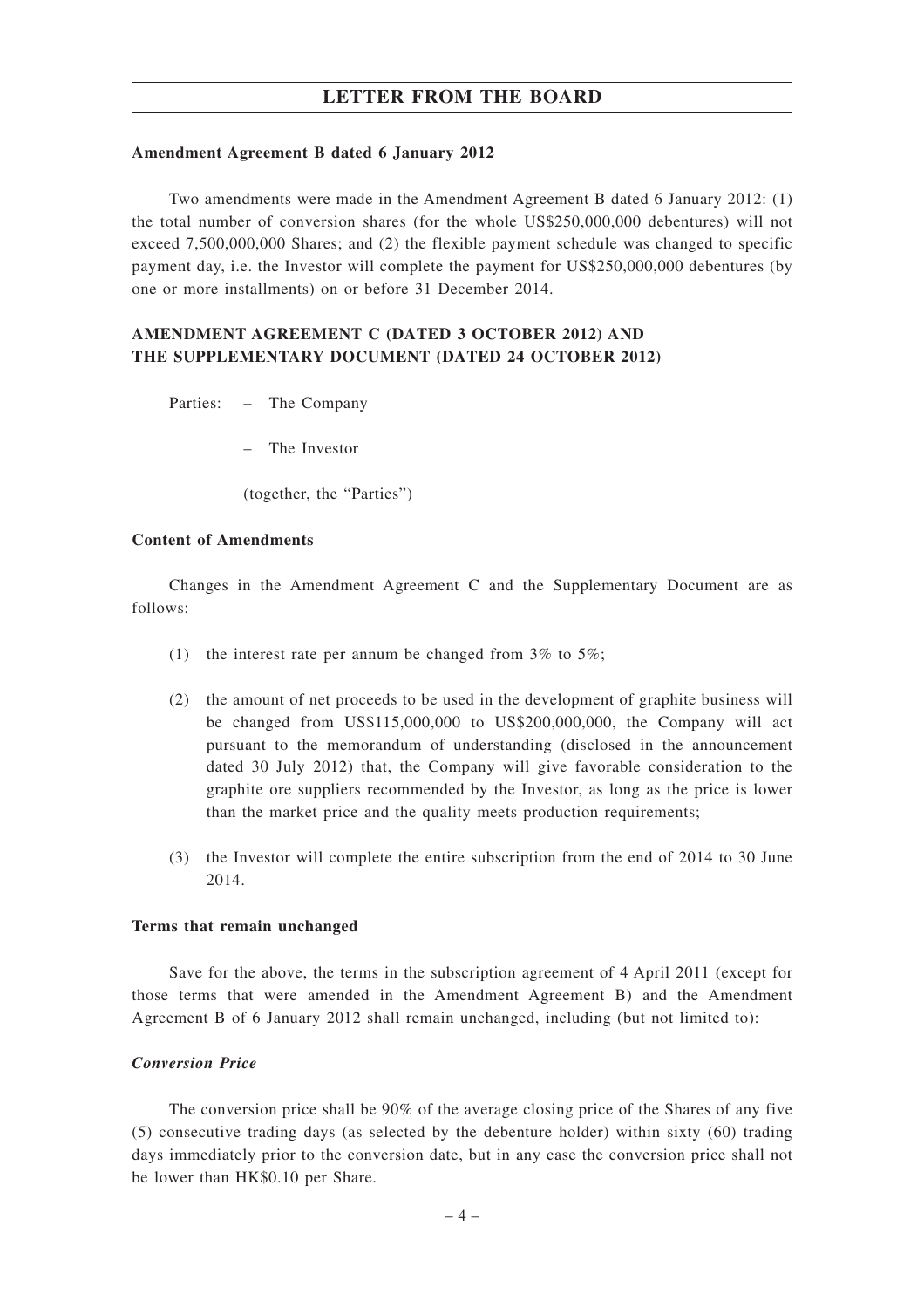#### *Conversion Restriction*

Investor or any subsequent debenture holders will not hold more than 5% of the conversion shares. If any debenture holder holding more than 5% after any conversion, they have to sell part of their Shares in the open market or transfer the same to third parties to ensure their shareholding remain below 5%. Therefore, no substantial shareholders will be introduced to the Company (as defined under the Listing Rules). The Investor and their subsequent transferees of the debentures are prohibited from exercising their conversion rights if any conversion will cause the public float of the Company fall below 25%, in order that the Company must maintain its minimum public float at all time.

#### *Conversion*

Debenture holder(s) shall have the right to convert the principal amount of the convertible debentures in whole or in part in multiples of HK\$10,000 into the new Shares at the prescribed conversion price within the conversion period. The new Shares will rank pari passu in all respects with the existing Shares in issue.

#### *Voting rights of debenture holders*

Debenture holders do not have any voting rights in Shareholders' meetings of the Company.

#### *Payment terms of convertible debentures*

The Company may at any time between the issue date of the convertible debentures and the maturity date to redeem whole or any part of debenture. The amount to be paid by the Company shall be 112% of the outstanding principal amount of the convertible debentures.

#### *Transfer of convertible debentures*

The convertible debentures will not be listed on the Stock Exchange or any other stock exchanges outside Hong Kong. It may only be assigned or transferred to associates of Investor or such other transferees approved in advance by the Company. The Company will disclose to the Stock Exchange should any convertible debentures are transferred to any connected persons (as defined under the Listing Rules) of the Group immediately upon the Company becoming aware of such transfer.

#### **Completion of Amendment Agreement C and the Supplementary Document**

Completion of the Amendment Agreement C and the Supplementary Document is subject to the Shareholders granting their approval to the Amendment Agreement C and the Supplementary Document at the EGM. Pursuant to the Amendment Agreement C and the Supplementary Document, no long stop date is set as a condition precedent. Before the completion of the Amendment Agreement C and the Supplementary Document, the Parties shall continue to perform according to the subscription agreement of 4 April 2011 and the Amendment Agreement B of 6 January 2012.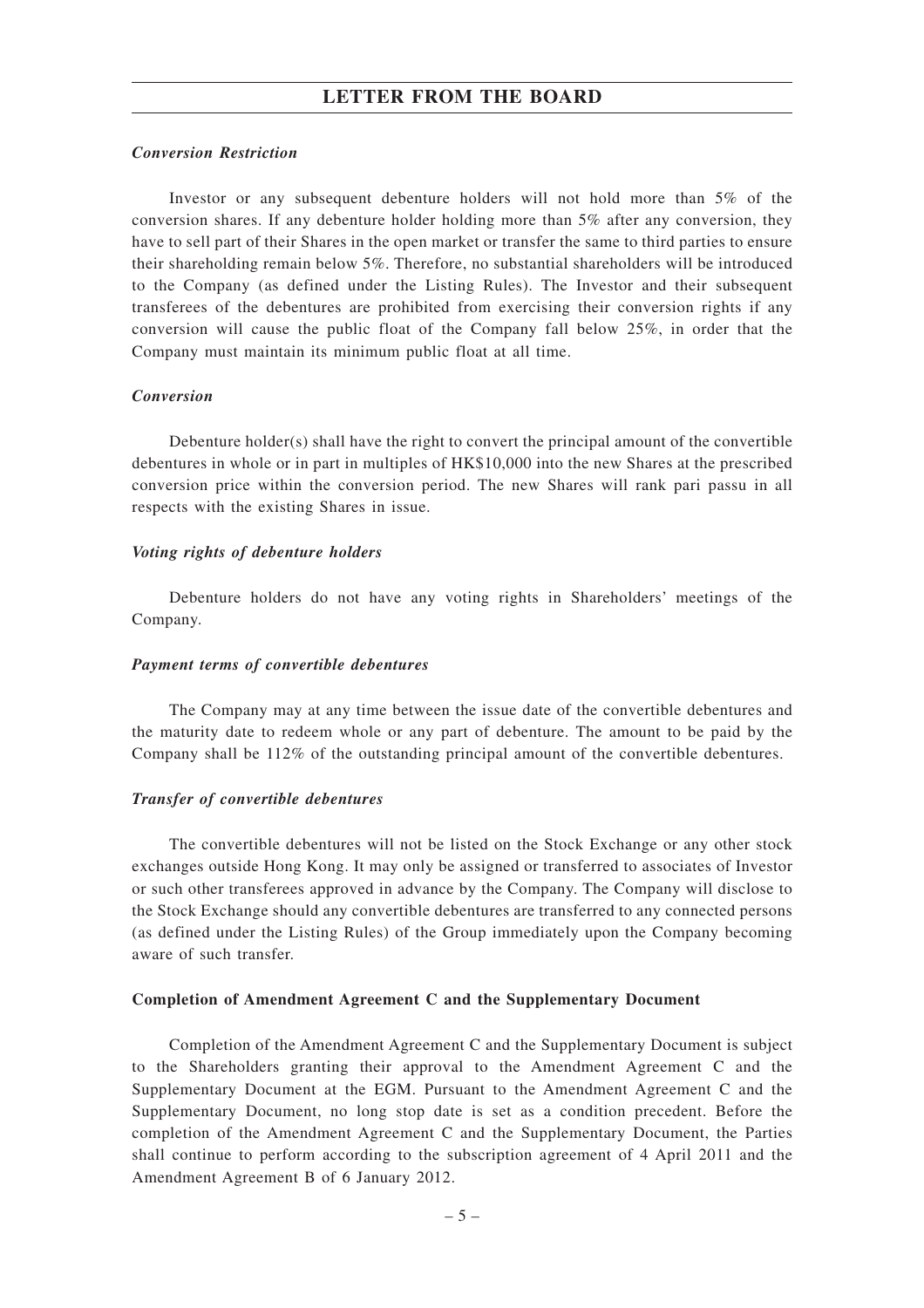#### **Reasons for entering into Amendment Agreement C and the Supplementary Document**

#### *(1) Change in interest rate*

Since August of 2012, the price of the Company's Shares has been decreasing. The average closing price in August and September recorded HK\$0.094 and HK\$0.085 respectively. Due to the continuous decreasing in price of the Company's Shares to below the lower conversion price limit of HK\$0.10, the Investor raised its lack of incentives to make any conversion. In this connection, the Investor made a request to change the interest rate per annum from 3% to 5%.

The Company still hopes to encourage the Investor to continue investing in the Company and welcome its conversion of the debentures which turn liability into equity. The Directors (including the independent non-executive directors) regard the Amendment Agreement C and the Supplementary Document in the interest of the Company and its shareholders as a whole.

#### *(2) Change in use of net proceed*

As disclosed in the circular dated 18 April 2011, the total gross proceeds from the issue of the convertible debentures amount to US\$250,000,000. After deducting related expenses (finder's fee, printing, legal and administrative cost), the net proceeds amount to approximately US\$237,400,000. As at the Latest Practicable Date, the Investor has invested approximately US\$17,611,538 which has been used in purchasing of graphite ore, and the Company intends to use the rest of approximately US\$182,400,000 million for the same purpose. The remaining fund will be reserved as working capital.

Graphite ore is an important factor to graphite business development. Under keen competition, the Company intends to accumulate graphite ore as much as possible in a reasonable duration of time. As such, the fund from the Investor is significant in terms of capacity and rapidity.

#### **Financial Impact of the Changes in Terms of the Convertible Debentures**

The change in interest rate will increase the cost of the fund raising exercise to the Group. However, 5% interest rate is still reasonable in terms of flexibility and sparing all the due diligence and testings when compared with syndicated loan from banks. Exploration of natural resources is a capital-intensive industry. The net proceeds from the US\$250,000,000 convertible debentures are to facilitate the Company's future development. This fund raising exercise provides the Company financial flexibility to step up its expansion plan and to ensure steady fund supply for further development in the graphite exploration industry. When the debenture holders choose to convert the debentures into Shares of the Company, it turns liability to capital, the fund will become part of the Company's capital.

#### **NEW SHARES ISSUED AND ALLOTTED UNDER THE SPECIAL MANDATE**

The new Shares will be issued and allotted under the special mandate given by the Shareholders on 7 March 2012. And the Listing Committee has given its approval to the listing of, and the permission to deal in, the new Shares on 9 March 2012. Shareholders' approval to the Amendment Agreement C and the Supplementary Document will be sought at the EGM.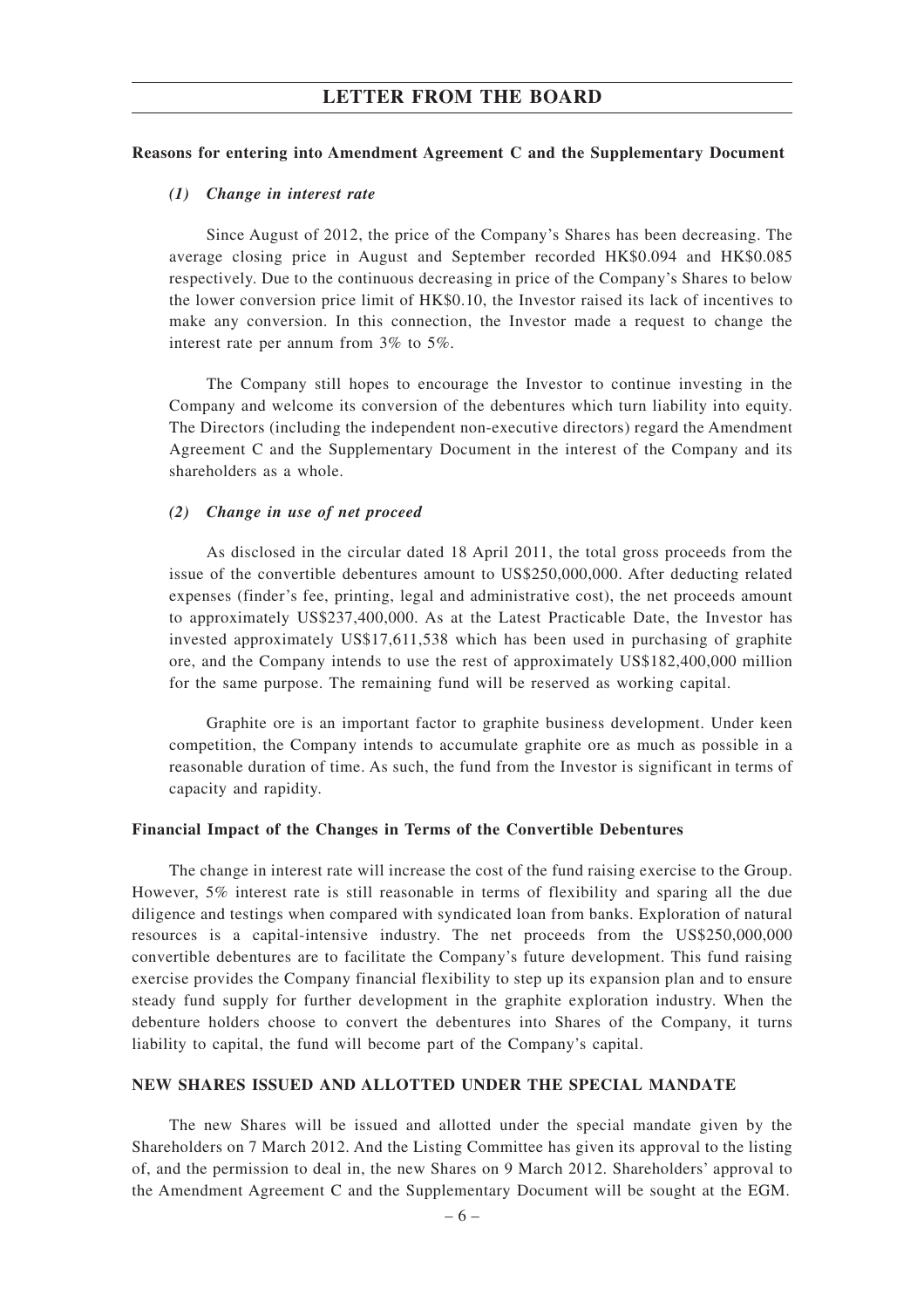#### **EGM**

The notice of EGM is set out on page 8 of this circular. There is a form of proxy for use at the EGM accompanying this circular. Whether or not you are able to attend the EGM, you are requested to complete the accompanying form of proxy in accordance with the instructions printed thereon and return the same to the Company's share registrar, Computershare Hong Kong Investor Services Limited, at 46th Floor, Hopewell Centre, 183 Queen's Road East, Wanchai, Hong Kong as soon as possible but in any event not less than 48 hours before the time appointed for the holding of the EGM or any adjourned meeting. Completion and delivery of the form of proxy will not preclude you from attending and voting in person at the EGM if you so wish.

The resolution proposed to be approved at the EGM will be taken by poll and an announcement will be made by the Company on the results of the EGM.

## **INFORMATION OF THE COMPANY**

The principal activities of the Company are investment holding, and through its subsidiaries, the Company develops, explores and produces crude oil and graphite in Indonesia and China, and provides electronics manufacturing services in the United Kingdom.

### **UNDERTAKING OF THE DIRECTORS**

The Directors have undertaken to the Stock Exchange that the Company will disclose to the Stock Exchange any dealings in the Debentures made by any connected persons of the Group (as defined under the Listing Rules) immediately upon the Company becoming aware of such dealing.

#### **RECOMMENDATION**

The Directors consider that the Amendments Agreement C and the Supplementary Document is fair and reasonable and in the interests of the Company and the Shareholders as a whole. Accordingly, the Directors recommend the Shareholders to vote in favour of the ordinary resolutions as set out in the notice of EGM.

> By order of the Board of Directors of **South Sea Petroleum Holdings Limited Guan Xinmin** *Chairman*